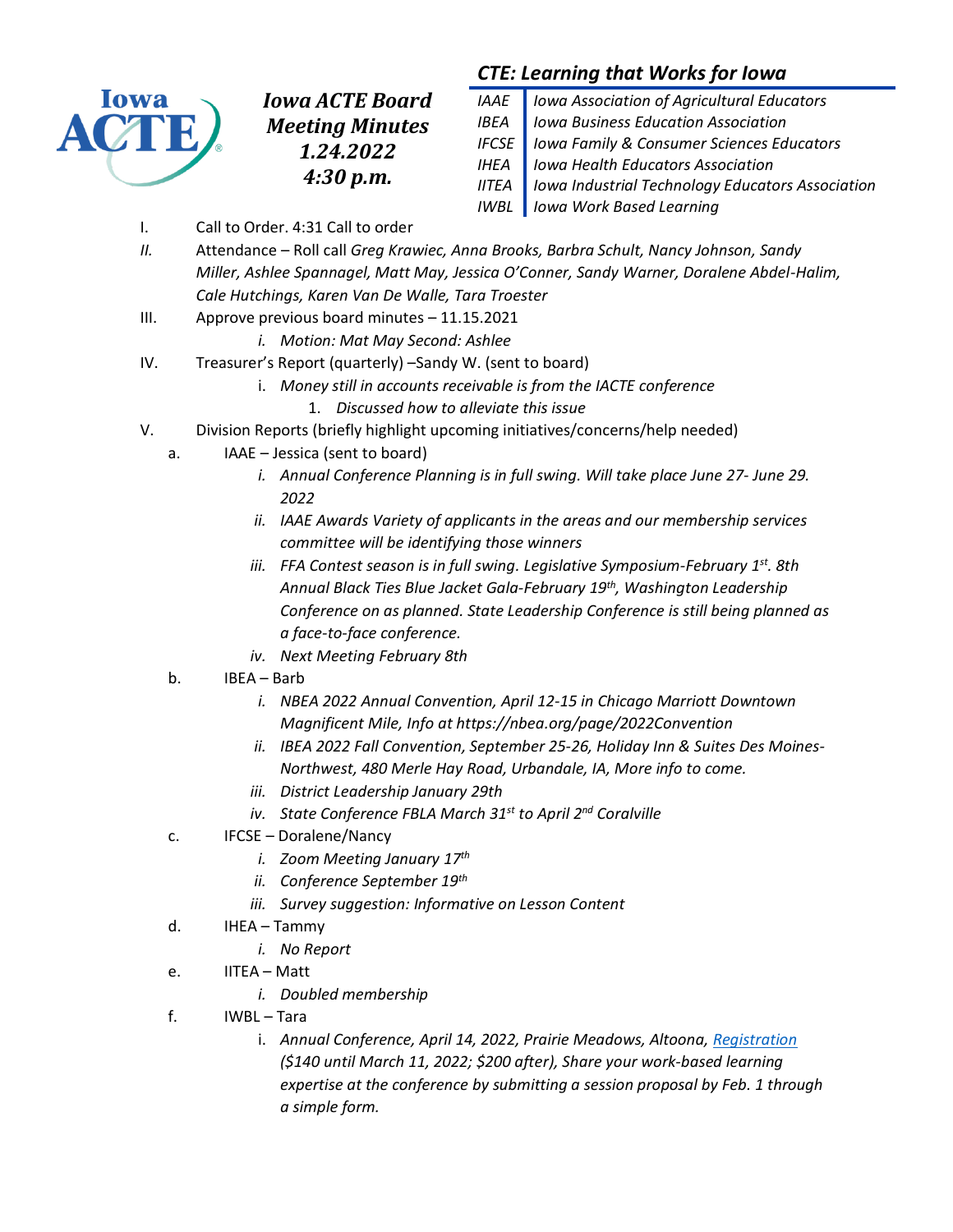- ii. *[Iowa Intermediary Network](https://www.iowain.org/)*
- iii. *Next Meeting – Feb. 3, 2022*
- VI. ACTE Region III Representative Report Greg Kepner
	- *i. Working to get Teach CTE PSA radio and videos selected & ready for CTE month*
	- *ii. Region III Newsletter sent out with social media messages*
	- *iii. Submit proposals for Region III Conference*
	- *iv. Region III is in Des Moines – Work in progress*
- VII. DE Liaison Report Cale
	- *i. Legislative session started; governor discussing teacher apprentice model*
	- *ii. Schools are reporting CTE courses*
	- *iii. Massive shortage area*
	- *iv. CTE month – February*
- VIII. Program of Work Standing Committee Reports
	- a. Audit Review Sandy W. No report. Completed last fall.
	- b. Awards and Scholarship Barb
		- *i. Portal has been updated. Revisions can be made and updated until February 15th*
		- *ii. Awards page has been updated on website*
		- *iii. We need to update groups and clarify teachers who are going to be nominated for awards.*
		- *iv. Barb reviewed the awards process and discussion was held regarding the 'full' award process from division through national. Barb was asked to walk members through the nomination process at the February meeting. Greg suggested an early start for nominations and submissions prior to heading out for summer breaks. Iowa has plenty of talent to be recognized and our collective goal should be to have a recipient for every award.*
	- c. Conference Planning Karen
		- i. *State Conference Planning – September 20, 2022*
		- ii. *Need people on committee: Greg Krawiec, Ashlee Spannagel, Sandy Warning, Barb Schult (For Awards), Doralene Abdel-Halim, Greg Kepner, Sandy Miller*
	- d. Membership Ashlee and Greg Krawiec membership drive meeting to be scheduled
	- e. Policy Development Susan, No Report.
	- f. Communications Susan, No Report.
	- g. Nominating Susan, No Report.
- IX. Ad Hoc Committee Reports
	- a. By-laws Greg Krawiec
		- *i. By-laws complete. Greg thanked Karen Van de Walle, Greg Kepner, and Sandy Miller, for their dedication to revising the Association Bylaws over the past 18 months. Bylaws are now complete.*
		- *ii. Greg noted a new initiative in the Bylaws is that membership committee members are the past president and second vice president. As part of the change, two 'best practices' meetings are to be held each year with the divisional representatives responsible for membership. Please consider who the members will be and share at the February meeting.*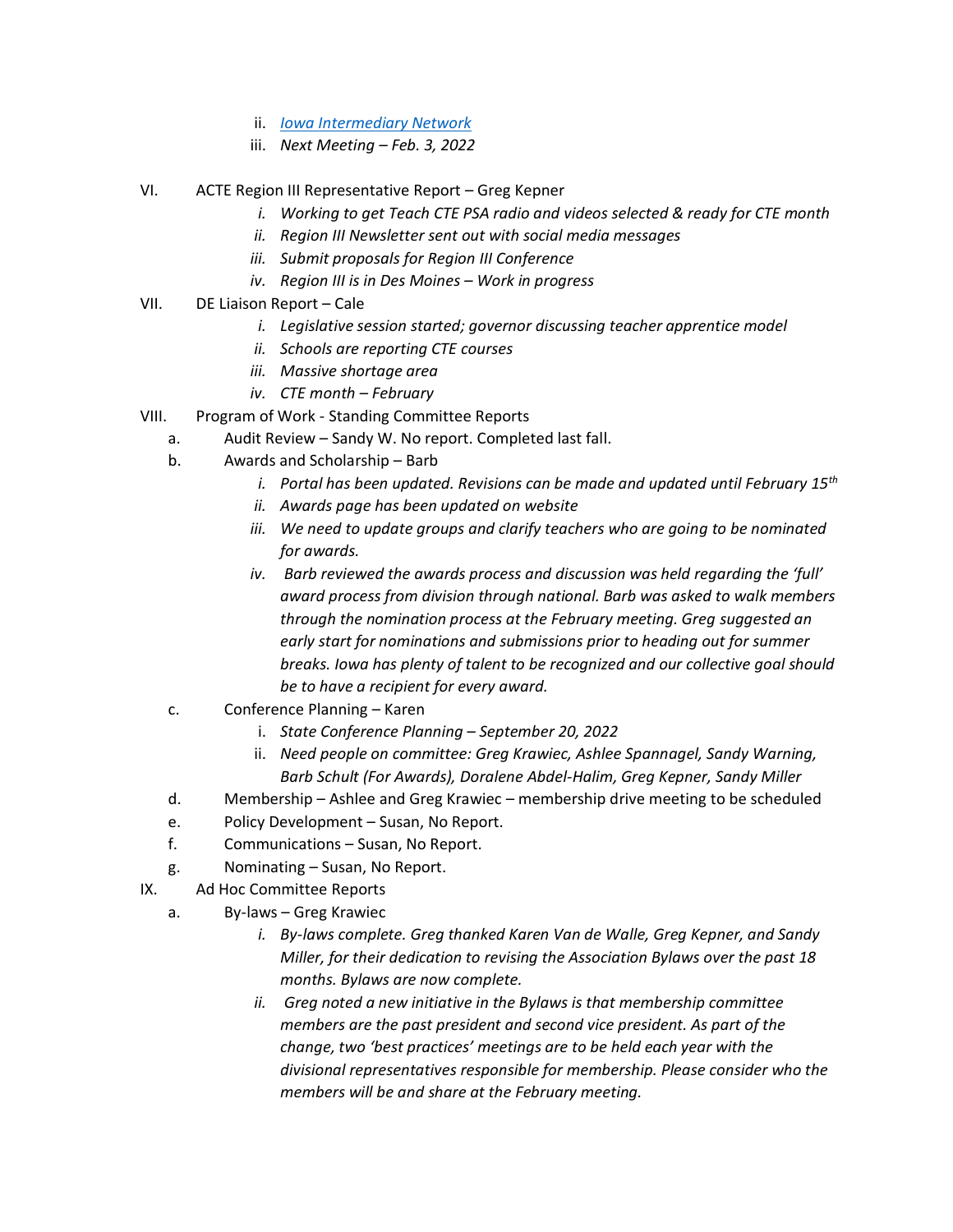- b. Exec. Director Eval Greg Krawiec
- *X.* Ex-officio reports
	- a. Executive Director –Sandy Miller (sent to board and attached)
- XI. Unfinished Business (Program of Work)
	- a. Presidential Scholar in CTE Nominations
		- i. 57 Iowa students selected of which 5 are 2022 CTE candidates… Maxwell Aulwes, Chariton, Alexandra Curtu, IC West, Grace Gerleman, Decorah, Ashley Henneman, Stanton, Katrina Lambard, West Lyon
	- b. Bylaws Revision Update Greg and Sandy
		- *i. House of Delegates passed with an electronic vote 15 Yes, 0 No, 2 did not vote.*
		- ii. Editing process is complete to include unification.
	- c. [Region III Conference 2022](https://www.acteonline.org/region-page/region-iii-workshops-and-conferences/) Sandy
		- i. Planning continues
		- ii. Registration, hotel, tentative schedule and call for proposals links are on the Region III website and our website
		- iii. Invitation with information was sent to all members, Region III executive directors and Policy Committee members
	- d. [CTE Day at the Capitol](https://www.acteonline.org/iowa-association-for-career-and-technical-education/#toggle-id-4) Sandy
		- i. Tuesday Feb 8, all are welcome
		- ii. Registration(free) due Feb 1– is on our website and in link above, eblast sent to members – *137 signed up so far*
		- iii. Governor Reynolds has been asked to sign Feb as CTE Month proclamation
		- iv. Donuts, Coffee, Hot Chocolate, Juice? *Approve Sandy to purchase: Motion: Ashlee Spannagel Second: Greg Krawiec Vote Approved*
	- e. ISCA and IASB Conferences Sandy
		- i. Advocacy events were attended by Sandy M. with IACTE Display and Elissa Russ-Pogemiller, Clear Lake brought ag students to IASB
	- f. CareerTech VISION
		- i. Dec 1 4, New Orleans, Greg Krawiec, Greg Kepner, Sandy Miller, Barb Schult
		- ii. Recap
- XII. New Business Program of Work
	- a. Unification
		- i. Process Greg
			- *1. Calls have occurred from Greg and Sandy with the State Membership officer centering on the unification process and with another call scheduled for this 1/28/22. The communication information for divisions will be created by the next meeting. Board members were asked to review the National ACTE site to review features and benefits of unification. Additionally, each division was asked to put forward a representative to assist in the rollout.*
		- ii. Establish ad hoc committee
	- b. Awards
		- i. Iowa 2022 Awards which are ACTE 2024 Awards are open for nominations Barb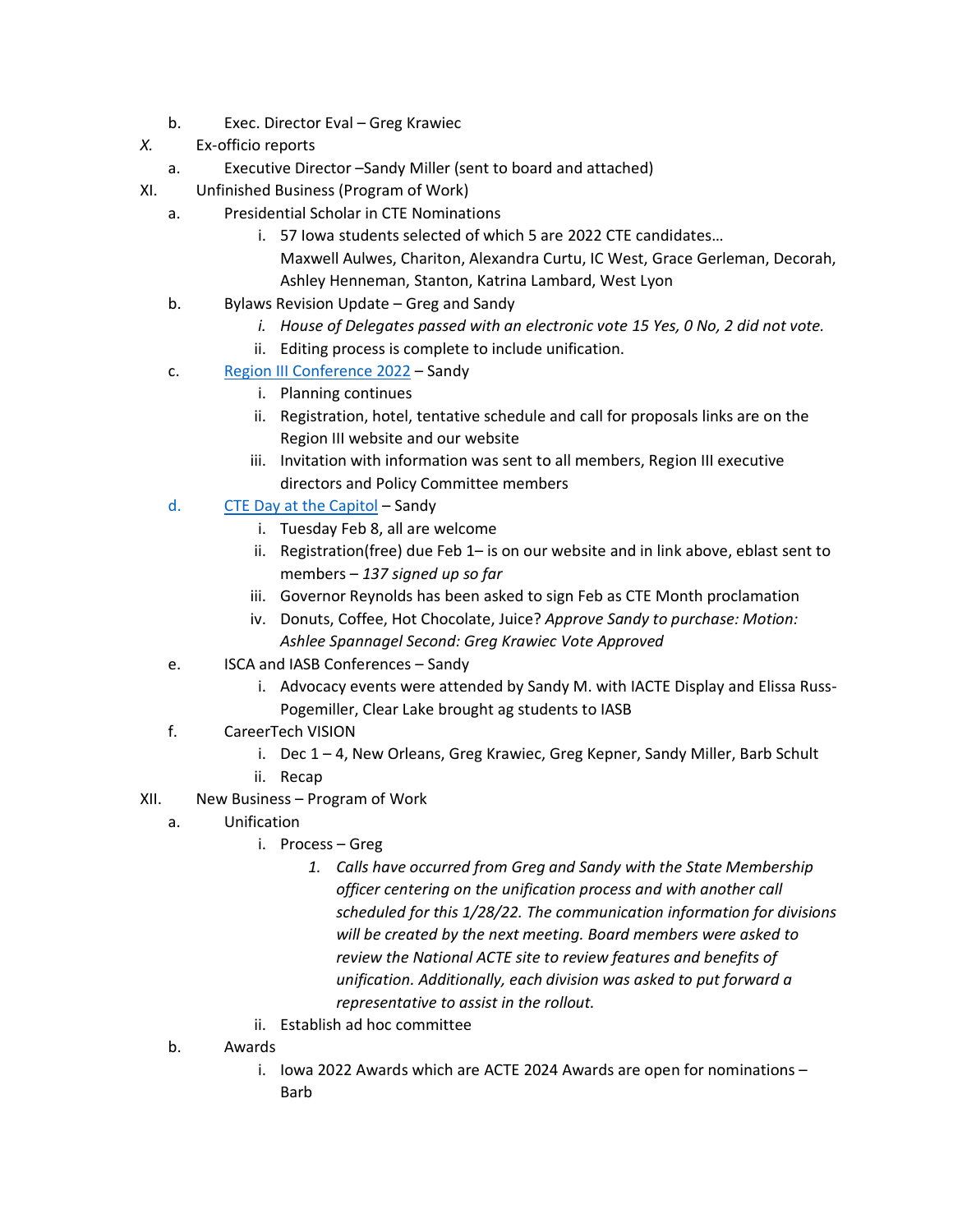- ii. Iowa 2021 award winners can edit their application until February 15. Applications will advance to Region III level to be announced on June 17 during Closing Session of Region III Conference
- iii. Committee members needed to judge Iowa applications
- c. [Iowa ACTE Best Practices Conference](https://www.acteonline.org/iowa-association-for-career-and-technical-education/iowa-acte-annual-conference-best-practices/) Sept. 20, 2022 Karen
	- i. Save the Date is on our Website
	- ii. Contract is signed and deposit paid
	- iii. Establish Committee
	- *iv. Notes on Human Trafficking and Hotels: [https://dps.iowa.gov/department](https://dps.iowa.gov/department-public-safety-kicks-required-statewide-human-trafficking-training-initiative-lodging)[public-safety-kicks-required-statewide-human-trafficking-training-initiative](https://dps.iowa.gov/department-public-safety-kicks-required-statewide-human-trafficking-training-initiative-lodging)[lodging](https://dps.iowa.gov/department-public-safety-kicks-required-statewide-human-trafficking-training-initiative-lodging) and locations:<https://stophtiowa.org/certified-locations>*
- d. NPS
	- i. Early Bird registration by February 18
	- ii. CTSOs FCCLA, HOSA, TSA, FFA (SkillsUSA didn't have anyone so traded with TSA)
- XIII. Other?
- XIV. Adjourn.

Next Meetings:

- a. February 21
- b. March 28
- c. April 18
- d. May 16
- e. June 20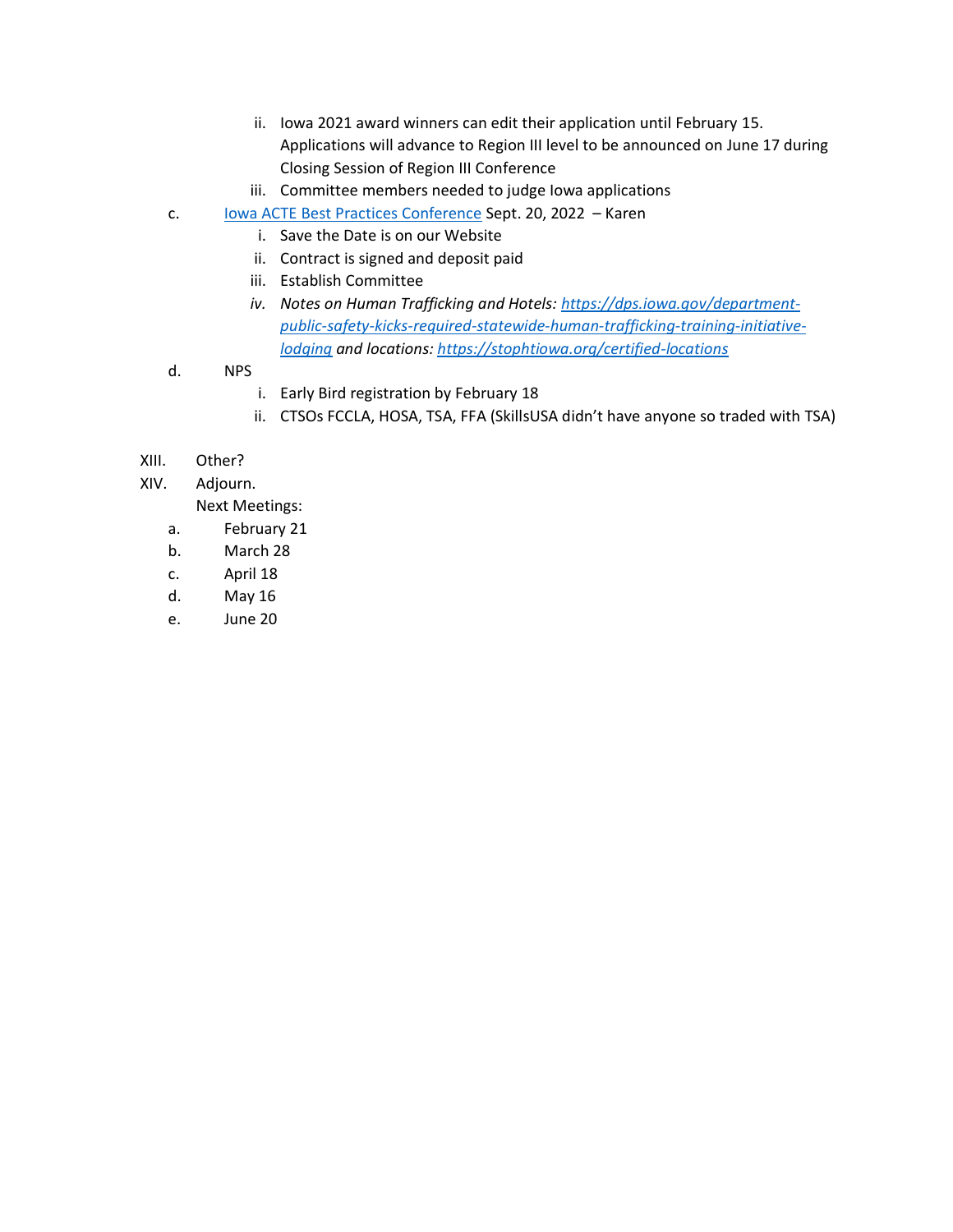## *Executive Director Report 1.24.2022*

**Program of Work:**

#### **Member Value and Engagement**

Website updates:

- Numerous updates award recipients, Region III Conf, State Conf, CTE Day at Capitol Bylaws Revisions
	- House of Delegates passed Bylaws and Policy revisions via Google Form Ballot, Due by December 2.

#### **Professional & Leadership Development**

CareerTech VISION

- Hybrid conference December 1-4 with Board of Directors meeting November 29-30.
- As NEDA (National Executive Director Association) President: Gave NEDA board report, On NEDA panel for State Leadership Workshop, Led NEDA Sharing Session, gave welcome at virtual QAS and Membership Awards
- 72 from Iowa Registered (12 online) (19 NAAE) approx. 4000 Total with about ¼ virtual

Region III Conference

- June  $15 17$
- Embassy Suites, Des Moines
- Early Registration by May 15 \$225. After May 15 Registration will be \$250.

#### **Advocacy and Awareness**

- Iowa School Counselors Conference (ISCA): Iowa Events Center, Des Moines Nov 15 7:15 a.m. or 9:00 a.m. – 4:00 p.m. Nov 16 7:30 a.m. – Noon
- Iowa Association of School Boards (IASB) conference: Iowa Events Center, Des Moines November 17, 2021, 3:30 – 5:00 with set-up prior November 18,2021, 9:00 a.m. – 2:00 p.m., Set-up 8:00 – 9:00 Elisa Russ-Poggemiller, Clear Lake HS
- CTE Day at the Capitol February 8, 2022, 7:00 – 2:00. Let's fill the Rotunda with displays from every division! Spread the word in your divisions. Registration is open. There is no registration fee. A CTE Month Proclamation has been requested from Governor Reynolds.

NPS (National Policy Seminar)

• Working with DE

### **Strategic Partnerships**

- Presidential Scholar Nominees
- Working with PACE (Postsecondary, Adult and Career Educators) to start a division